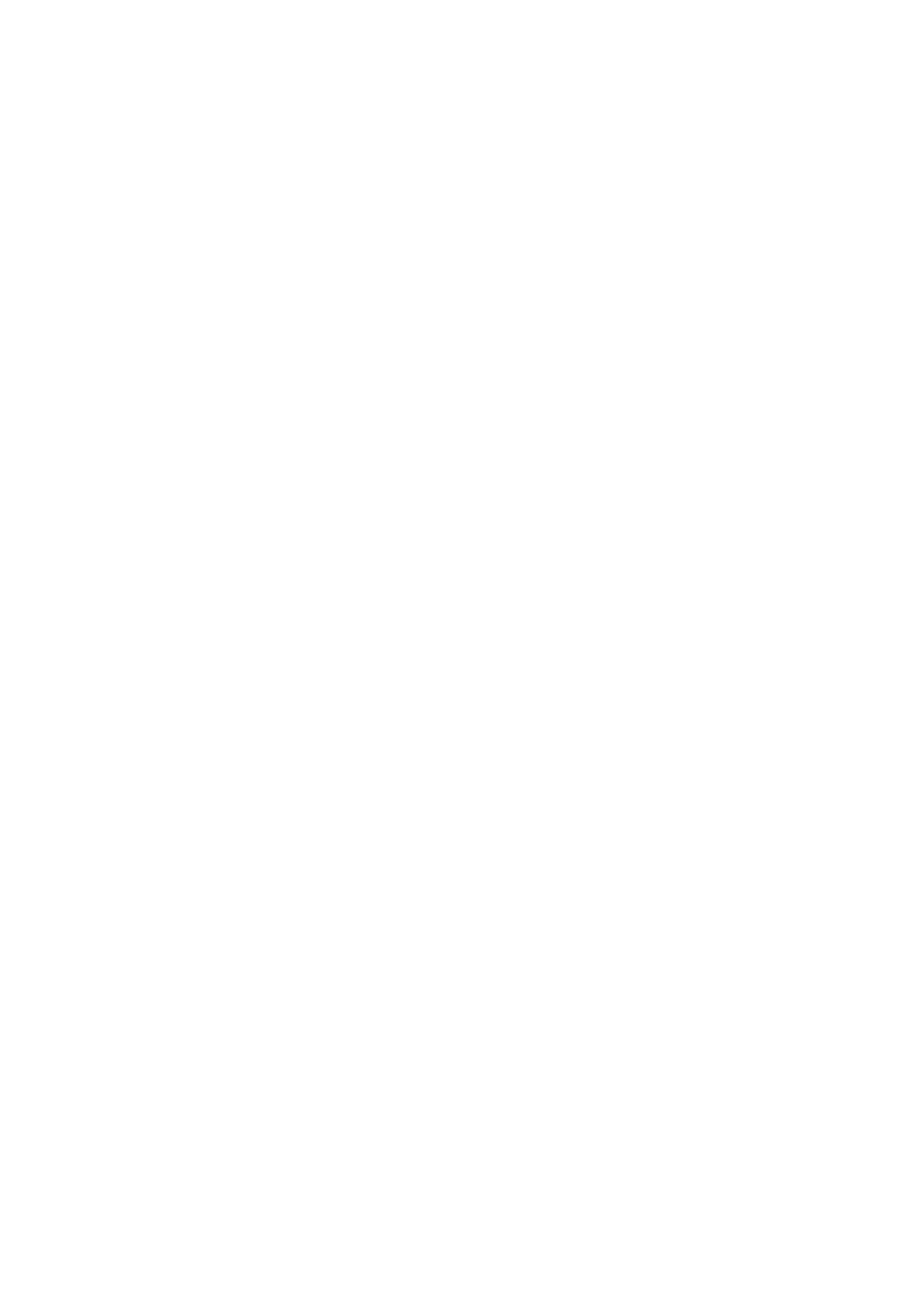### Fly-tipping in Cambridgeshire and Peterborough

A guide for land managers/owners

#### **Fly-tipping:**

- Is a criminal activity that can seriously pollute our environment.
- Can be a risk to human health and harm wildlife and livestock.
- • Spoils our local communities and the quality of life for local residents.
- • Costs approximately £150m a year in England to clear away.
- • Costs local authorities across England £44m each year to clear away.
- Is seen as a major problem by over threequarters of landowners and affects 67% of farmers.
- • Undermines legitimate waste management companies who are undercut by illegal operators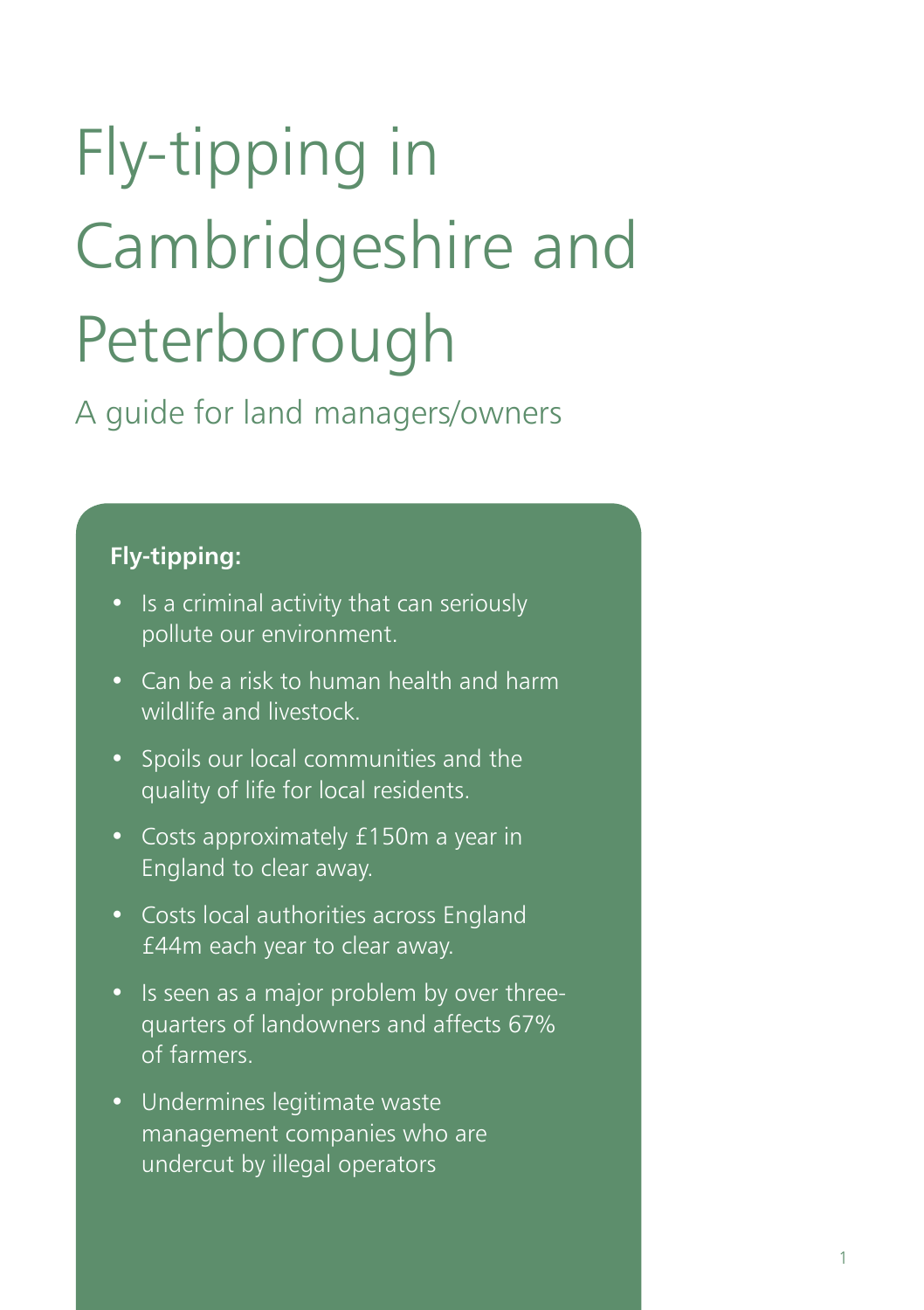### Fly-tipping and the law

#### **Environmental Protection Act 1990**

The Environmental Protection Act 1990 is the main piece of legislation in England and Wales which seeks to protect the environment. It includes two key sections relating to the prevention of fly-tipping (Sections 33 and 34).

The revised Act places a duty of care on anyone who produces or deals with waste in any way which includes the householder The duty of care includes that we must all take reasonable measures to ensure that our waste is being dealt with by someone who is legally authorised to do so. It is also illegal under this duty of care for anyone to deposit waste on any land without a license and without dealing with the waste in accordance with that license.

If a person found to be illegally depositing waste on any land claims to be acting under employer's instructions, it would not be considered a valid defence.

#### **Clean Neighbourhoods and Environment Act 2005**

The Clean Neighbourhoods and Environment Act 2005 (CNEA 2005) gives regulators more powers to tackle fly-tipping and the courts the ability to impose tougher penalties. Fly-tippers can now be fined up to £50,000 and/or be given 12 months in prison in magistrates' courts. In higher courts fly-tippers can face unlimited fines, incur community punishment orders, or be given prison sentences of up to five years.

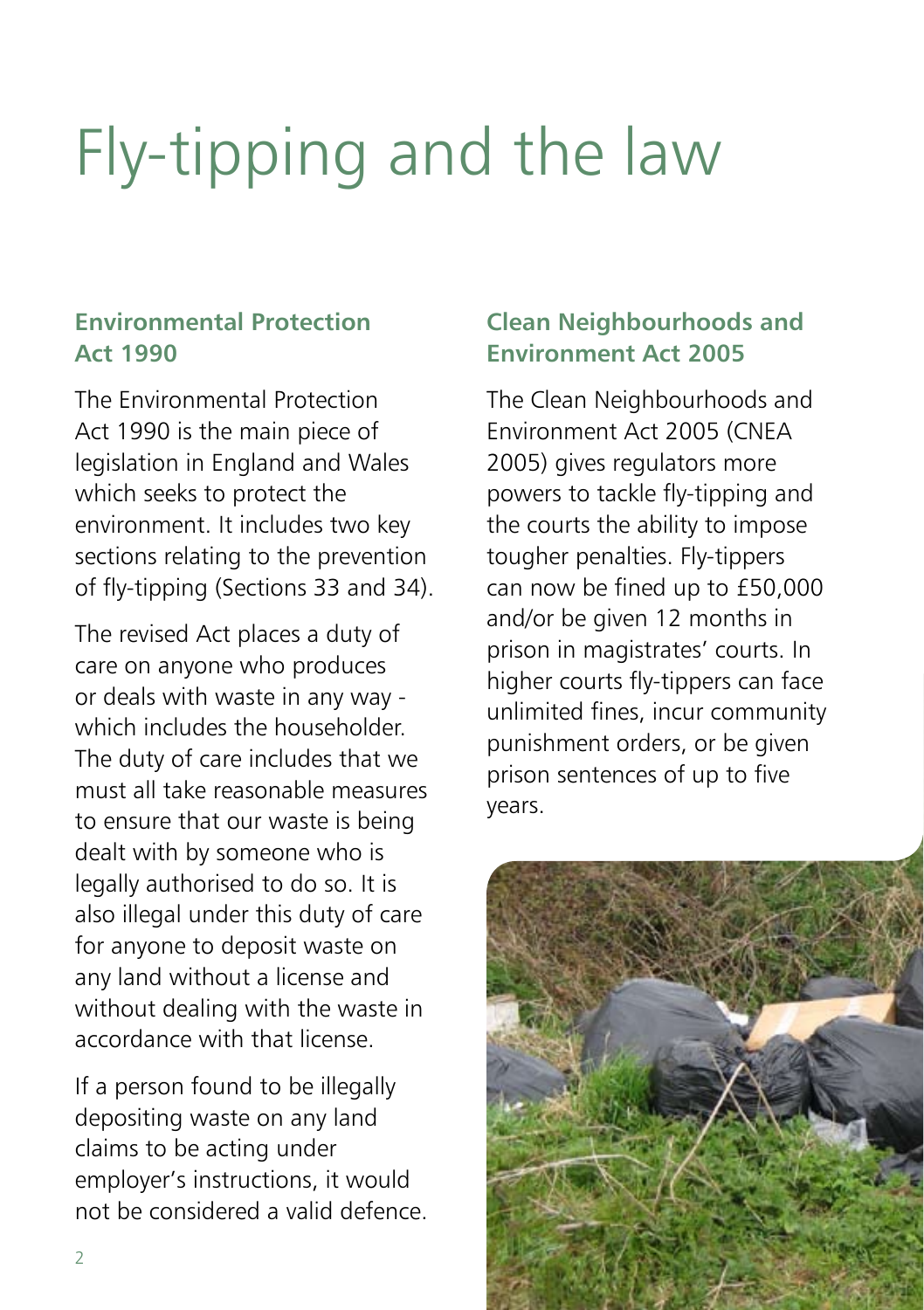#### **The Control of Pollution (Amendment) Act 1989**

The Control of Pollution (Amendment) Act 1989 sets out the requirement for waste carriers to register with the Environment Agency and gives authorised officers the power to seize vehicles used for illegal waste-related activities.



### **Supporting land managers, occupiers/owners of private property**

The law also supports land managers, occupiers or owners of private property dealing with the effects of fly-tipping and flytippers:

- Anyone in the UK can bring a prosecution for fly-tipping under the Environment Protection Act 1990, although most prosecutions are taken by local authorities and the Environment Agency.
- The laws on trespass can also be used to tackle fly-tipping. The police have powers to remove trespassers, or you can appeal to a magistrates' court if you feel that a person is interfering with your use or enjoyment of your land.

If you would like to find out more on legislation, please refer to the Defra website: www.defra.gov.uk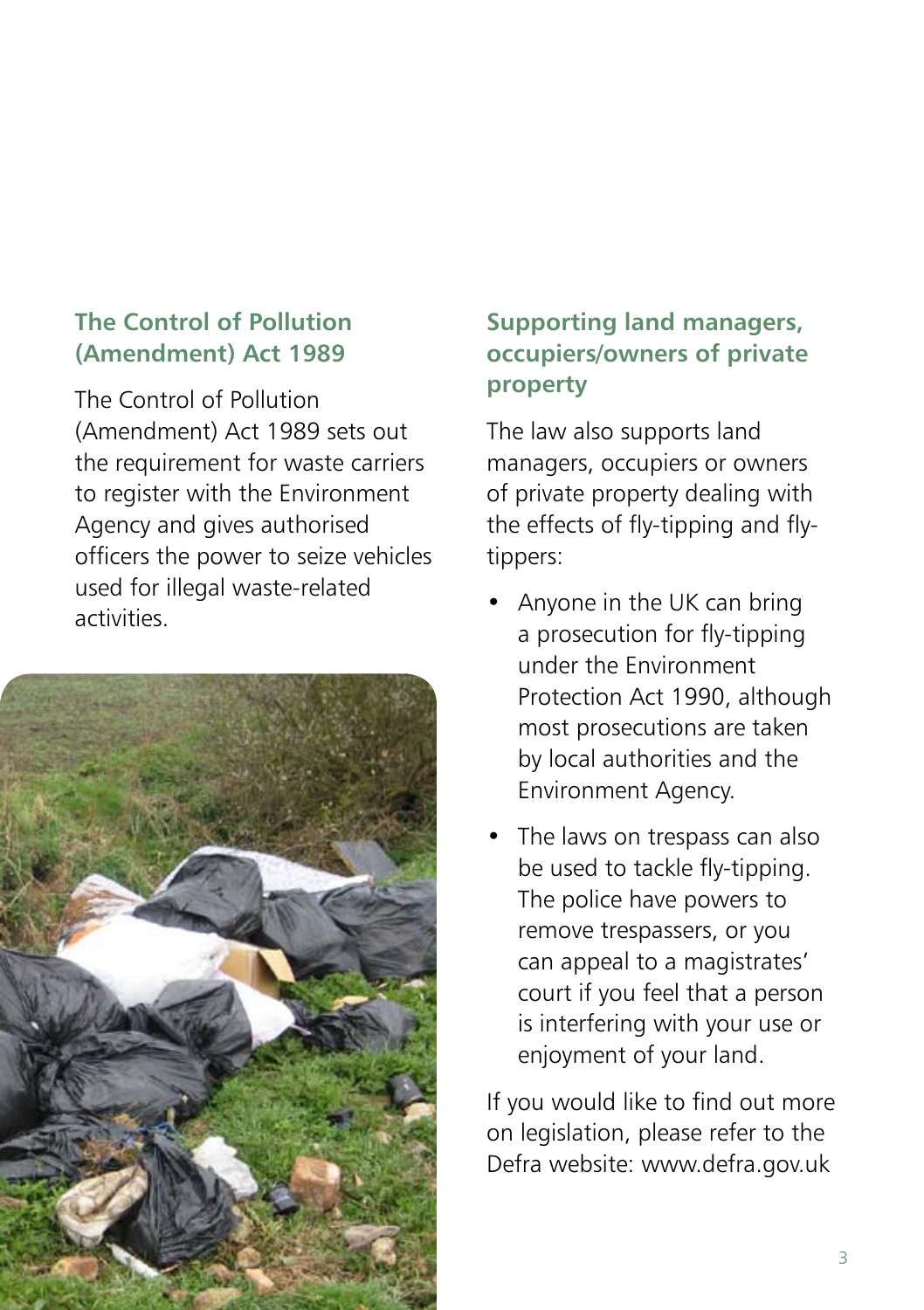### Who is responsible?

Land managers, occupiers or owners of private property are responsible for clearing and disposing of any fly-tipping found on private land.

Under Section 89 of the Environmental Protection Act 1990, certain bodies, including local authorities, have a duty to keep land under their direct control clear of litter and refuse, and highways clear of litter, refuse and detritus. Local authorities and other governing bodies therefore have a responsibility for clearing and disposing of fly-tipping on public land.

Local authorities are responsible for dealing with most types of fly-tipping incidents on public land. However, the Environment Agency will deal with larger incidents, incidents involving organised crime, and certain hazardous wastes which have a greater potential to damage the environment.

Local authorities and the Environment Agency in Cambridgeshire and Peterborough have an agreement known as the 'Fly-tipping Protocol', which sets out their individual responsibilities and how they will work together to deal with fly-tipping.

Please note that regardless of whether fly-tipping is found on public or private land you should report it to the relevant authority (see page 9 for details).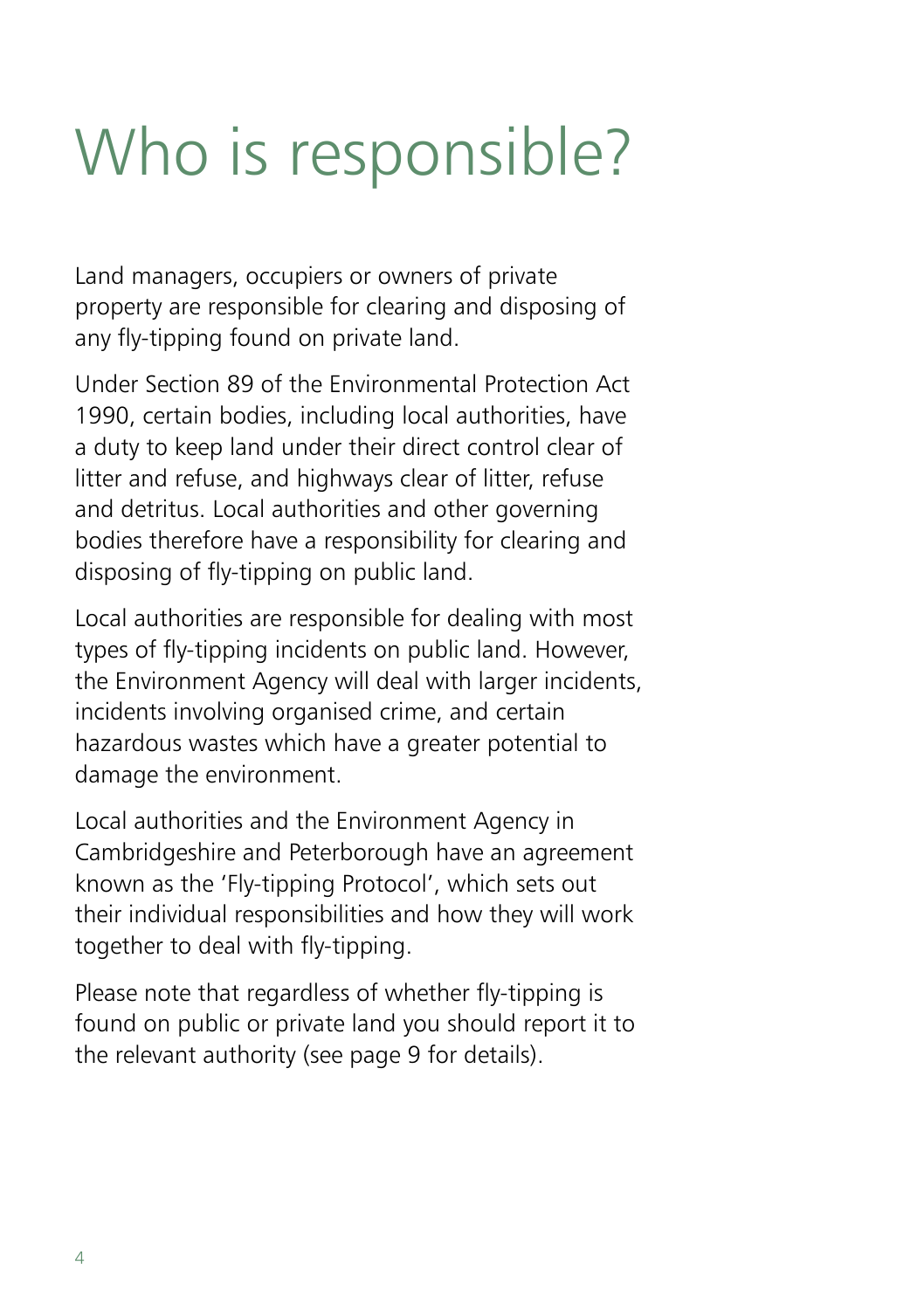## Support from Local Authorities in Cambridgeshire and Peterborough

Local authorities in Cambridgeshire and Peterborough provide support to landowners to help them prevent fly-tipping recurring on their land. They can provide advice on how to dispose of waste legally and may also provide support with the investigation and gathering of evidence to help bring about successful prosecution. Support is assessed on a case by case basis and limited to the resources available to an authority.

Local Authorities do not remove fly-tipped waste on private land free of charge.

For more information on the support available from your local authority within Cambridgeshire and Peterborough, please contact the authority directly (contact details can be found on page 9).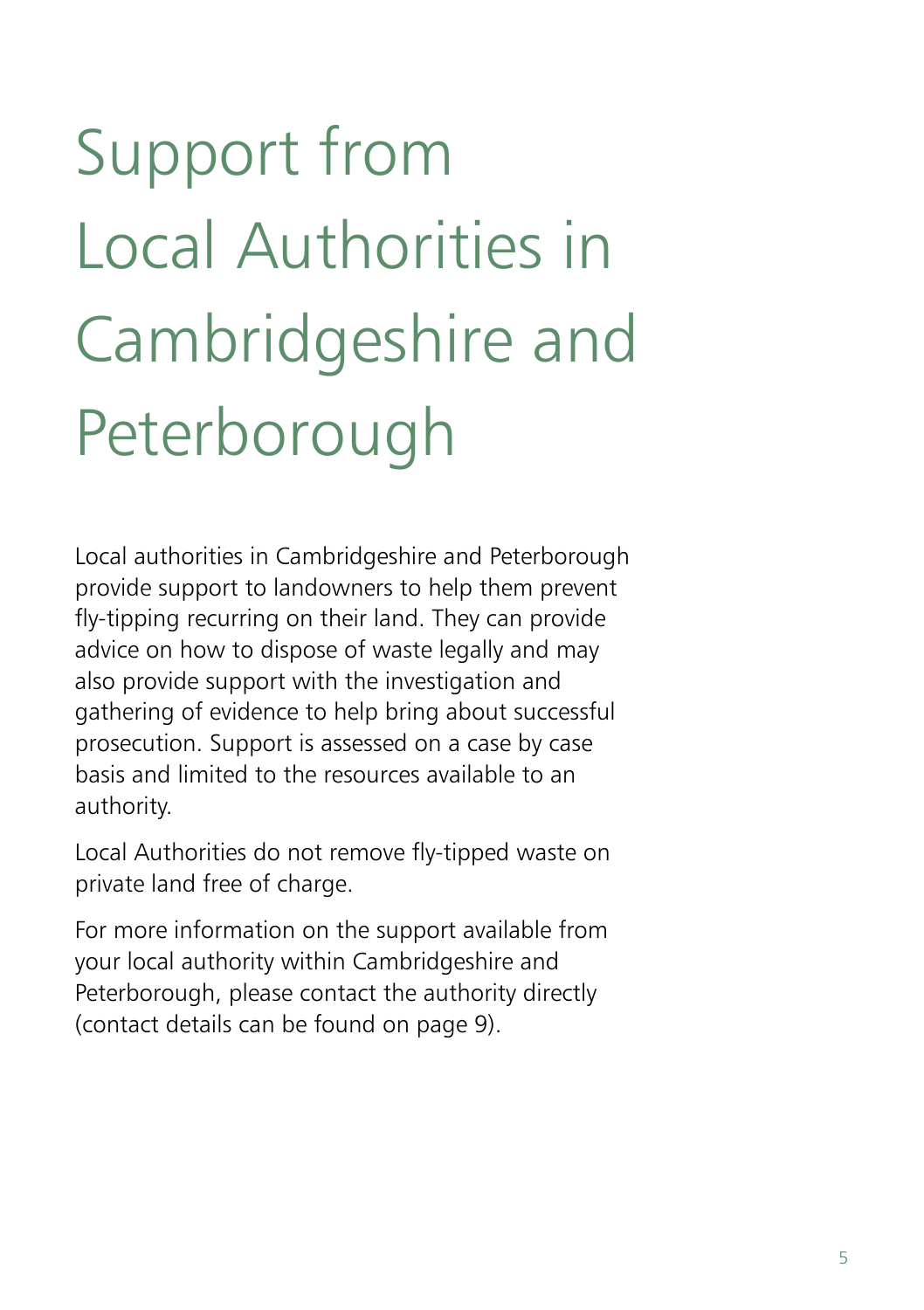## Support from the Environment Agency in Cambridgeshire and Peterborough

The Environment Agency will take enforcement action on larger incidents of fly-tipping wherever possible. They will investigate and assist in cases where waste is dumped in water under their control, potentially polluting or impeding its flow. The Environment Agency will also provide advice to victims of fly-tipping on how to handle and dispose of the waste safely and legally, although they are unable to recommend or endorse one particular waste management company/ organisation above any other.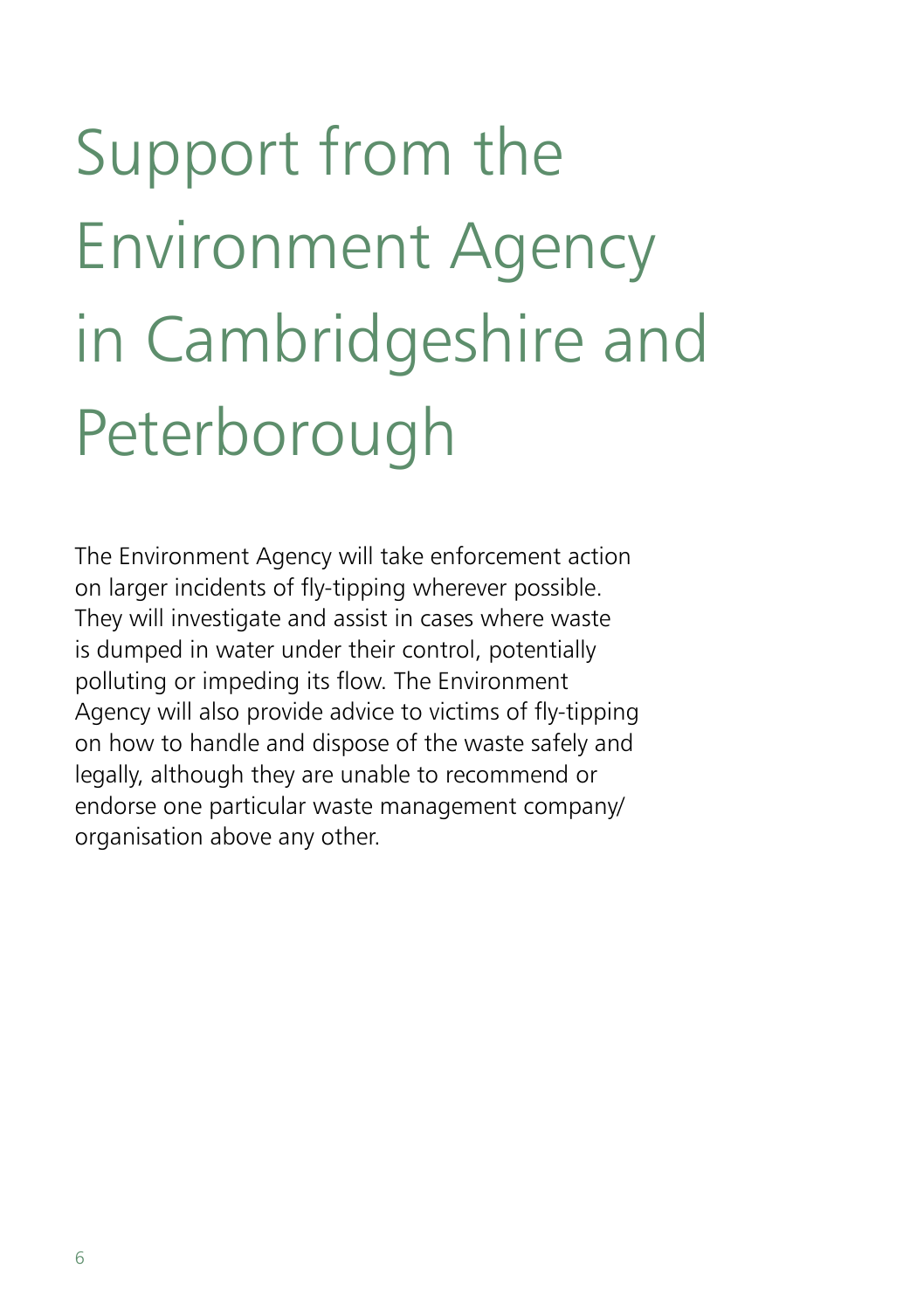## Support from the Police in Cambridgeshire and Peterborough

The police will take action when a fly-tipping incident is in progress. If an incident is reported in progress it is treated as a 'crime in action' and will be dealt with appropriately.

If officers catch people in the act of fly-tipping they have the power to gather evidence of the identity of those present, obtain an account under caution and then report for summons. Police officers also have the power to stop, search and seize a vehicle that they believe is being used for the offence of transporting controlled waste without being a registered waste carrier.

If you witness fly-tipping in progress call 999.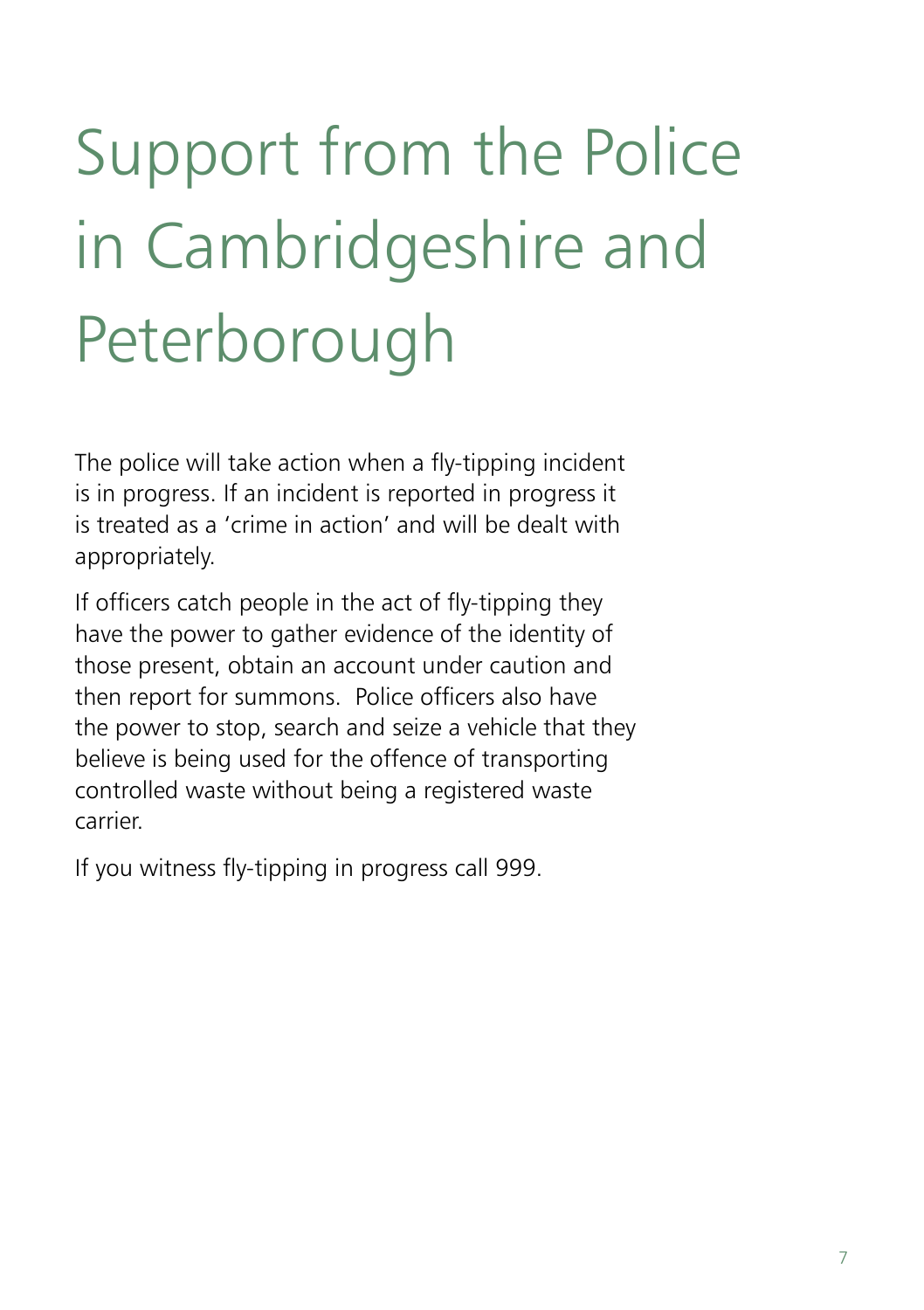### What to do with fly-tipping on your land

#### **Important points to remember**

- Before you take action please make sure it is safe to do so.
- Be extremely careful. Some flytipped waste can be hazardous. If you suspect that the waste may include any hazardous waste contact the Environment Agency for advice on how to deal with it. Do not open bags or drums and be aware that piles of soil may be contaminated or hide dangerous material.
- Remember that fly-tippers are doing something illegal – they are unlikely to welcome people observing them.

Make sure that the waste is secure, therefore limiting the harm it could potentially cause to people or the environment. You may want to consider the need for a temporary barrier to secure the waste.

#### **Recording details**

If you witness, or, are a victim of fly-tipping, you should try to record as many details of the event as possible. Consider taking photographs of the waste as found; look for any information that may indicate who may be responsible e.g. letters or invoices; talk to your neighbours to find out if they saw anyone or anything suspicious.

Recording details will help authorities in Cambridgeshire and Peterborough take necessary action against fly-tippers and prevent them re-offending. Successful prosecution can mean that the costs incurred for the removal of the waste can also be recovered. **Secure the fly-tipping** 

#### **Report the incident**

Regardless of whether fly-tipping is found on public or private land you should report it to the relevant authority below.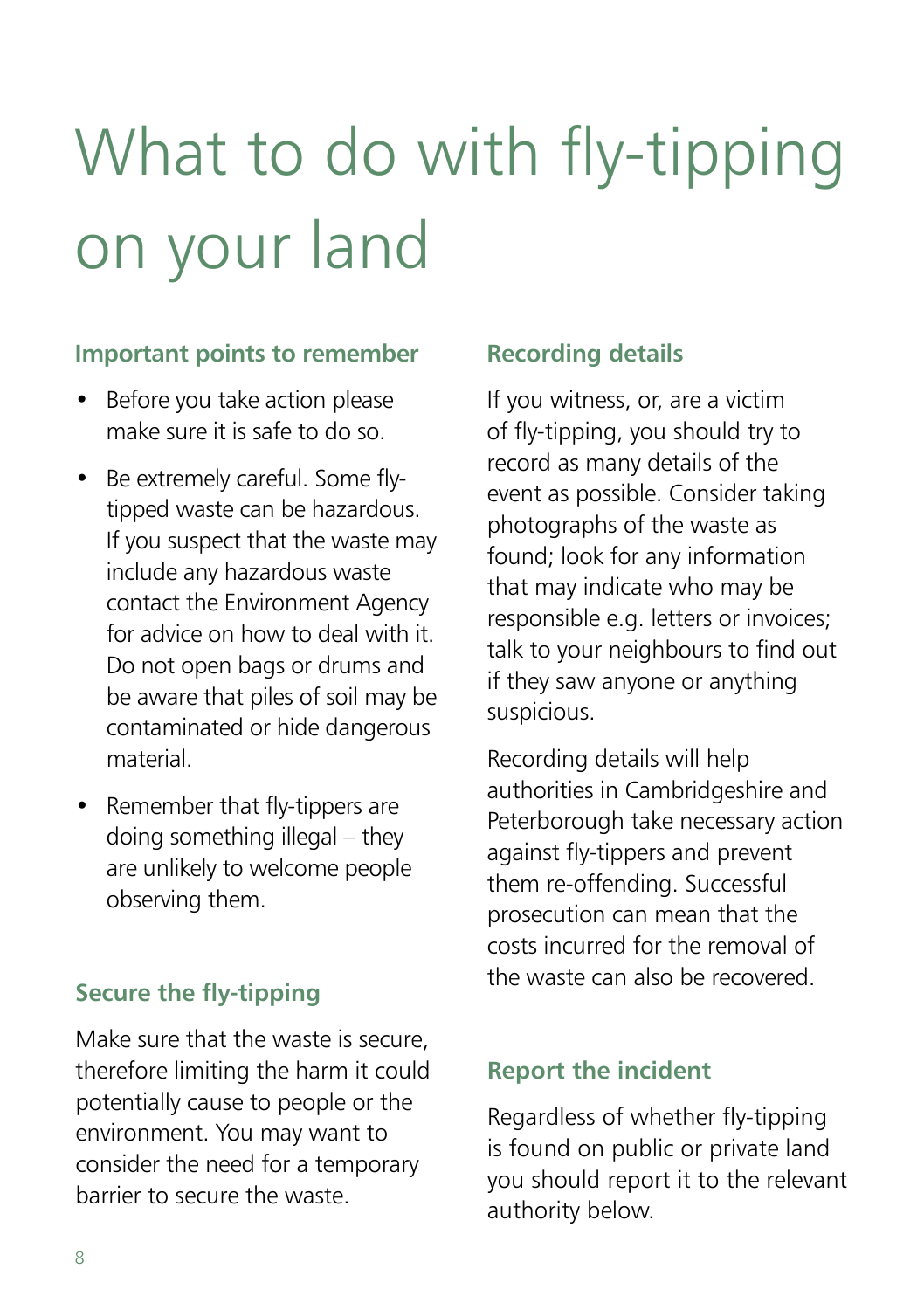### Environment Agency

**Main national number:** 0800 807060 www.environment-agency.gov.uk

### Local Authorities

**Cambridge City Council** 01223 458282 www.cambridge.gov.uk

**Cambridgeshire County Council** 03450455207 www.cambridgeshire.gov.uk

**East Cambridgeshire District Council** 01353 665555 www.eastcambs.gov.uk

**Fenland District Council** 01354 654321 www.fenland.gov.uk

**South Cambridgeshire District Council** 01954 713407 www.scambs.gov.uk

**Huntingdonshire District Council** 01480 388388 www.huntingdonshire.gov.uk

**Peterborough City Council** 01733 747474 www.peterborough.gov.uk

It does not matter who you call to report an incident as local authorities and the Environment Agency work very closely together and will pass on details to each other where appropriate.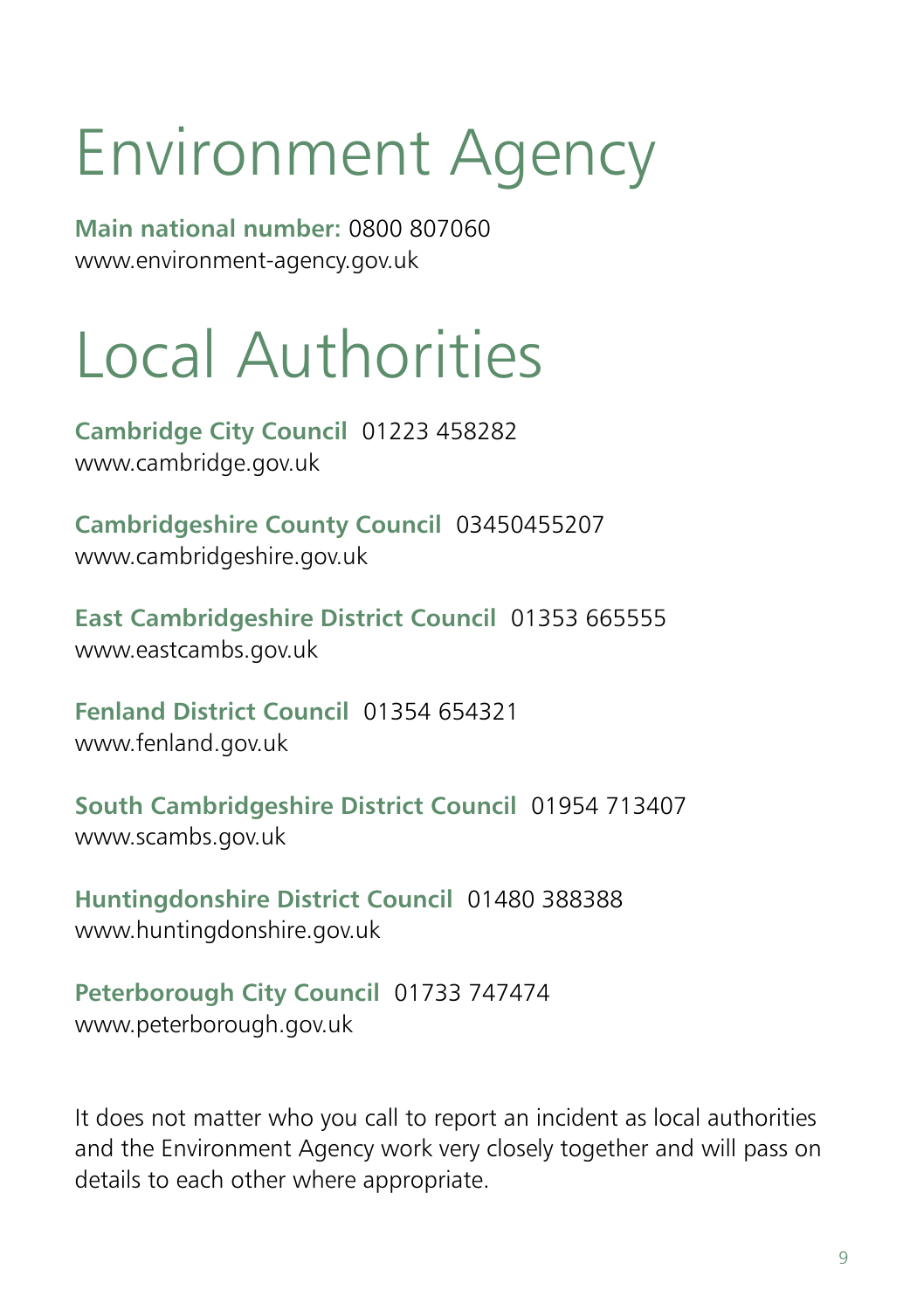If you witness fly-tipping in progress you should call 999.

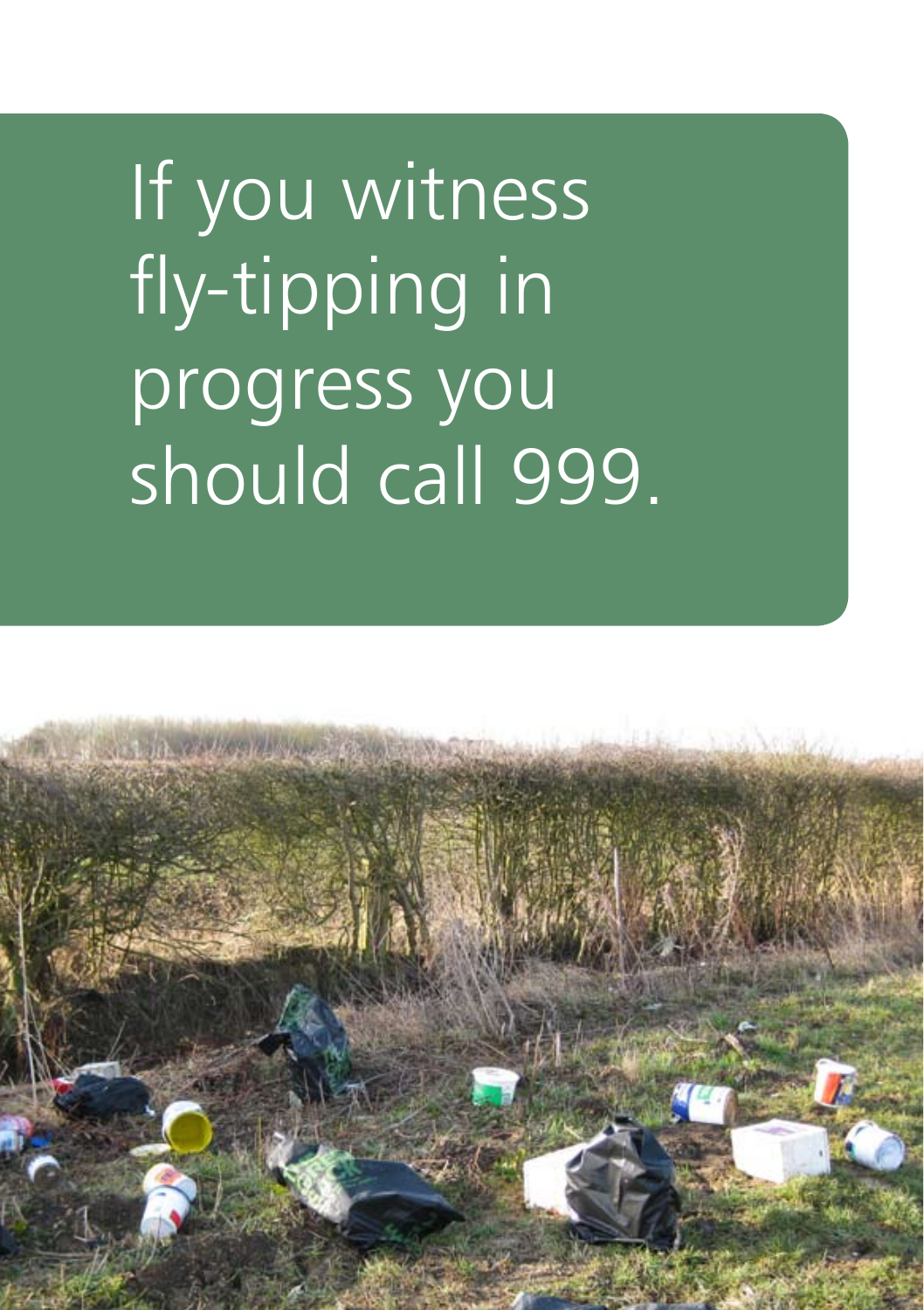## Dispose of the fly-tipping correctly

Land managers, occupiers or owners of private property are responsible for clearing and disposing of fly-tipping on private land and, as a duty of care, must ensure that the waste is disposed of correctly.

Fly-tipped waste must be disposed of at a licensed commercial waste site. Local authority household waste sites (tips) will not accept fly-tipped waste.

You can deliver the waste to a licensed site yourself or have it collected by a licensed operator. In some instances your local authority may be able to assist you, for which there will be a charge.

It is advised that, when arranging for the waste to be removed by an operator, you contact the Environment Agency to check that they are legally registered to do so. Failure to ensure that operators are licensed to carry waste could result in prosecution and a fine

of £5,000 for the land manager, occupier or owner.

Sites and operators can be found in the phone directory or you can go to: www.wastedirectory.org.uk.

Landowners in Cambridgeshire and Peterborough can seek further advice on how to dispose of fly-tipping safely and legally from the Environment Agency, Cambridgeshire County Council or Peterborough City Council. If you think the waste may contain hazardous materials then you should contact the Environment Agency for advice.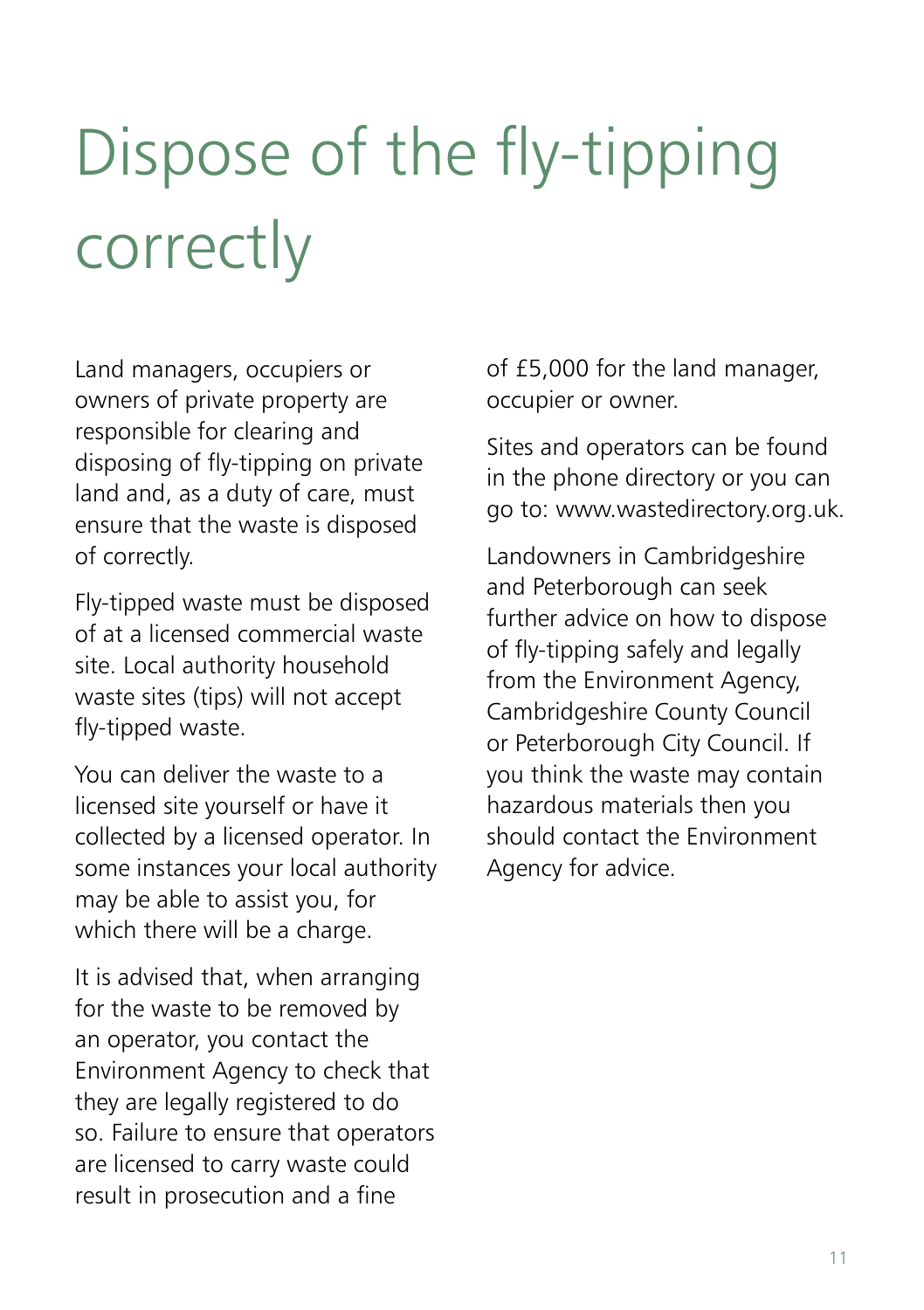### Abandoned vehicles

Report any abandoned vehicles to your local district council, with details of where the vehicle is, its colour, registration number, make, condition, how long it has been there and tax details. Vehicles will be assessed by a council officer and, if considered abandoned, will be removed as soon as is reasonably practical.

Abandoned vehicles can be removed from private land if they can be picked up without difficulty and if the landowner does not object.

### Preventing fly-tipping

#### **Tips:**

- Limit access by installing gates or barriers. Barriers can be erected that are in keeping with the natural environment, for example boulders and bunds. Make sure that when erecting any form of barrier you are not permanently blocking a public right of way.
- Close/secure gates when not in use.
- Improve visibility so that flytippers cannot be hidden from view - through limited clearing of scrub or small-scale relandscaping, which can reduce hidden corners.
- Install or improve lighting.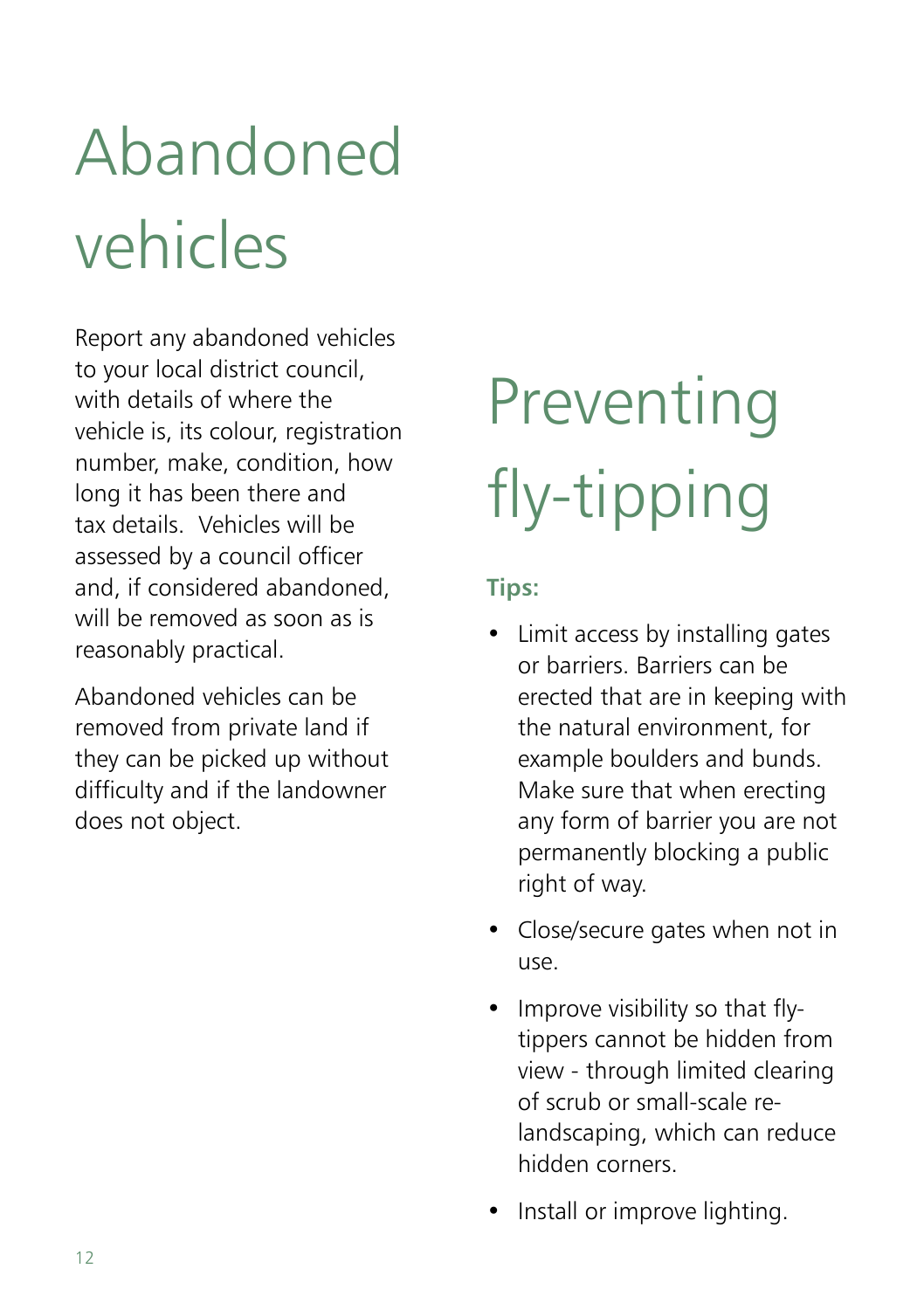### Useful sources of information

**Keep Britain Tidy** www.keepbritaintidy.org

**The National Fly-tipping Prevention Group** www.environment-agency.gov.uk

**The Environment Agency web site** www.environment-agency.gov.uk

**DEFRA** www.defra.gov.uk

**National Farmers Union** www.nfuonline.com

**Campaign to Protect Rural England** www.cpre.org.uk

**Direct Gov** www.direct.gov.uk

**Home Office - Crime reduction** www.crimereduction.homeoffice.gov

**RECAP (Cambridgeshire and Peterborough Waste Partnership)** www.recap.co.uk